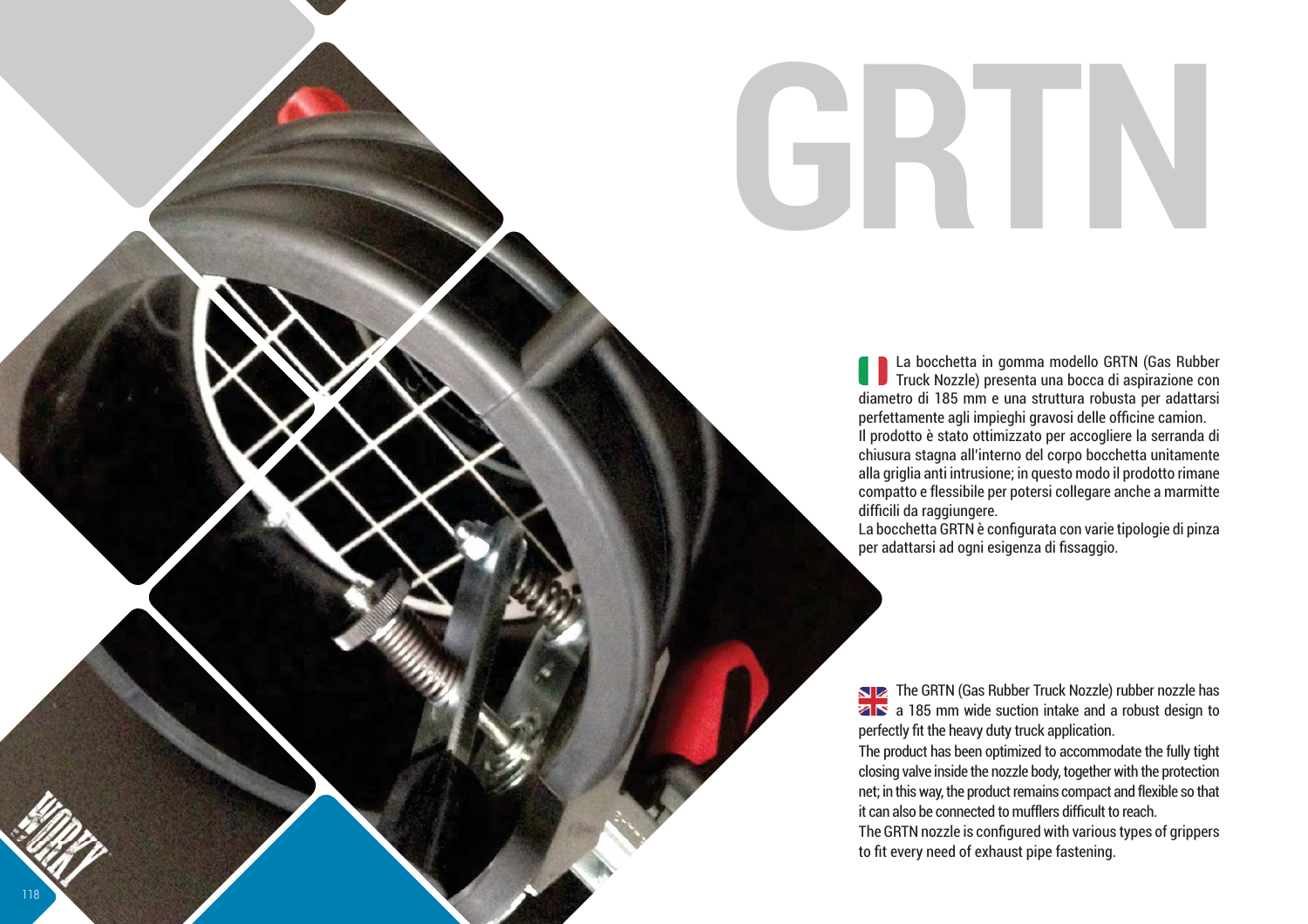L'entonnoir en caoutchouc GRTN (Gas Rubber Truck Nozzle) a une bouche d'aspiration de 185 mm de diamètre et une conception robuste pour s'adapter de diamètre et une conception robuste<br>parfaitement au travail dans les ateliers PL.

> Le produit a été optimisé pour accueillir la soupape étanche à l'intérieur du corps en caoutchouc avec la grille anti-intrusion; de cette façon, le produit reste compact et flexible de sorte qu'il peut également être connecté aux pots d'échappement difficiles à atteindre.

L'entonnoir GRTN est configuré avec différents types de pinces pour s'adapter à tous les besoins de fixation.

Die GRTN (Gas Rubber Truck Nozzle) Gummi-Trichter hat eine Saugöffnung von 185 mm Durchmesser und ein robustes Design, um die schwere Lkw-Arbeit perfekt zu erfüllen.

Das Produkt wurde optimiert, um die dichte Absperrklappe innerhalb des Trichternkörpers zusammen mit dem Anti-Einbruchgitter aufzunehmen; auf dieser Weise bleibt das Produkt kompakt und flexibel, so dass es auch an schwer zugängliche Auspuff-Anlage angeschlossen werden kann. Die GRTN Trichter ist mit verschiedenen Greifertypen für jeden Befestigungsbedarf konfiguriert.

El boquerel en goma GRTN (Gas Rubber Truck Nozzle) tiene una boca de aspiración de 185 mm de diámetro y un diseño robusto para encajar perfectamente en el trabajo y un aiseno ropusto para en<br>pesado de un taller camión.

 El producto ha sido optimizado para alojar un tapa de cierre dentro del cuerpo del boquerel junto con la rejilla antiintrusión; de esta manera el producto permanece compacto y flexible de modo que también puede conectarse a éscapes de difícil acceso.

El boquerel GRTN está configurado con varios tipos de pinzas para adaptarse a todas las necesidades de fijación.



vendite@worky-italy.comsales@worky-italy.com $\sim$   $\sim$   $\sim$ 

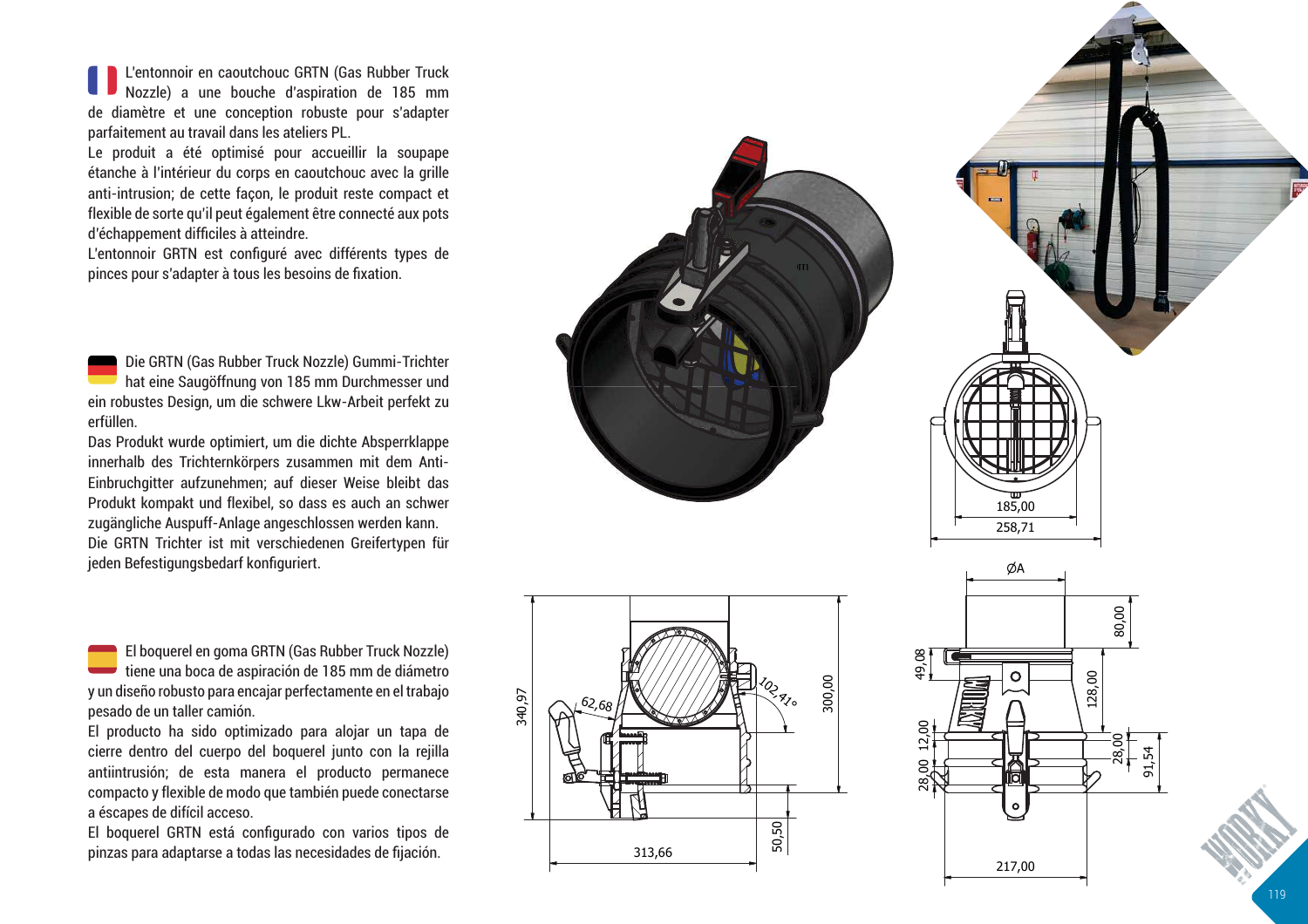# **GRTN**



| <b>GRTN</b>     | Ø      |
|-----------------|--------|
| <b>GRTN-75</b>  | 75 mm  |
| <b>GRTN-100</b> | 100 mm |
| <b>GRTN-125</b> | 125 mm |
| <b>GRTN-150</b> | 150 mm |

Bocchetta in gomma per impieghi gravosi con rete anti intrusione, serranda a tenuta stagna inclusa nel corpo della bocchetta e bocca di aspirazione da 185 mm.

- Heavy duty rubber nozzle with fully tight closing valve included in the body of the product, protection net and suction intake diam 185 mm.
- Entonnoir en caoutchouc pour PL avec soupape étanche inclus dans le corp du produit, réseau anti-intrusion et bouche aspirante de 185 mm de diamètre.
- Gummitrichter für LKW mit Schutzgitter, dichter Absperrklappe im Trichterkörper integriert und Saugöffnung DN 185 mm.

Boquerel en goma para vehiculos pésados con rejilla antiintrusión, tapa de cierre incluida en el cuerpo del producto y boca de aspiración de 185 mm de diámetro.



| <b>GRTN-K</b>    | Ø                |
|------------------|------------------|
| GRTN-100K        | $100 \text{ mm}$ |
| GRTN-125K        | $125 \text{ mm}$ |
| <b>GRTN-150K</b> | 150 mm           |

Bocchetta in gomma per impieghi gravosi con rete anti intrusione, Ш serranda a tenuta stagna inclusa nel corpo della bocchetta, clip di fissaggio al tubo di scarico e bocca di aspirazione da 185 mm.

Heavy duty rubber nozzle with fully tight closing valve included 있다.<br>기년 in the body of the product, protection net, clip for fixing to the exhaust pipe and suction intake diam 185 mm.

Entonnoir en caoutchouc pour PL avec soupape étanche inclus 11 dans le corp du produit, réseau anti-intrusion, clip de fixation au pot d'échappement et bouche aspirante de 185 mm de diamètre.

Gummitrichter für LKW mit Schutzgitter, dichter Absperrklappe im Trichterkörper integriert, Befestigungsclips und Saugmund DN 185 mm.

Boquerel en goma para vehiculos pésados con rejilla antiintrusión, tapa de cierre incluida en el cuerpo del producto, clip de fijación y boca de aspiración de 185 mm de diámetro.

#### **GRTN-K GRTN-MG**



| <b>GRTN-MG</b>    | Ø                |
|-------------------|------------------|
| <b>GRTN-100MG</b> | $100 \text{ mm}$ |
| GRTN-125MG        | $125 \text{ mm}$ |
| <b>GRTN-150MG</b> | 150 mm           |

Bocchetta in gomma per impieghi gravosi con rete anti intrusione, serranda a tenuta stagna inclusa nel corpo della bocchetta, pinza gommata di fissaggio al tubo di scarico e bocca di 185 mm.

Heavy duty rubber nozzle with fully tight closing valve included N<br>ak in the body of the product, protection net, vulcanized clamp for fixing to the exhaust pipe and suction intake diam 185 mm.

Entonnoir en caoutchouc pour PL avec soupape étanche inclus dans le corp du produit, réseau anti-intrusion, pince vulcanisée de fixation au pot d'échappement et bouche aspirante de 185 mm de diamètre.

- Gummitrichter für LKW mit Schutzgitter, dichter Absperrklappe im Trichterkörper integriert, vulkanisierte Klemme und Saugmund DN 185 mm.
- Boquerel en goma para vehiculos pésados con rejilla antiintrusión, tapa de cierre incluida en el cuerpo del producto, mordaza vulcanizada y boca de 185 mm de diámetro.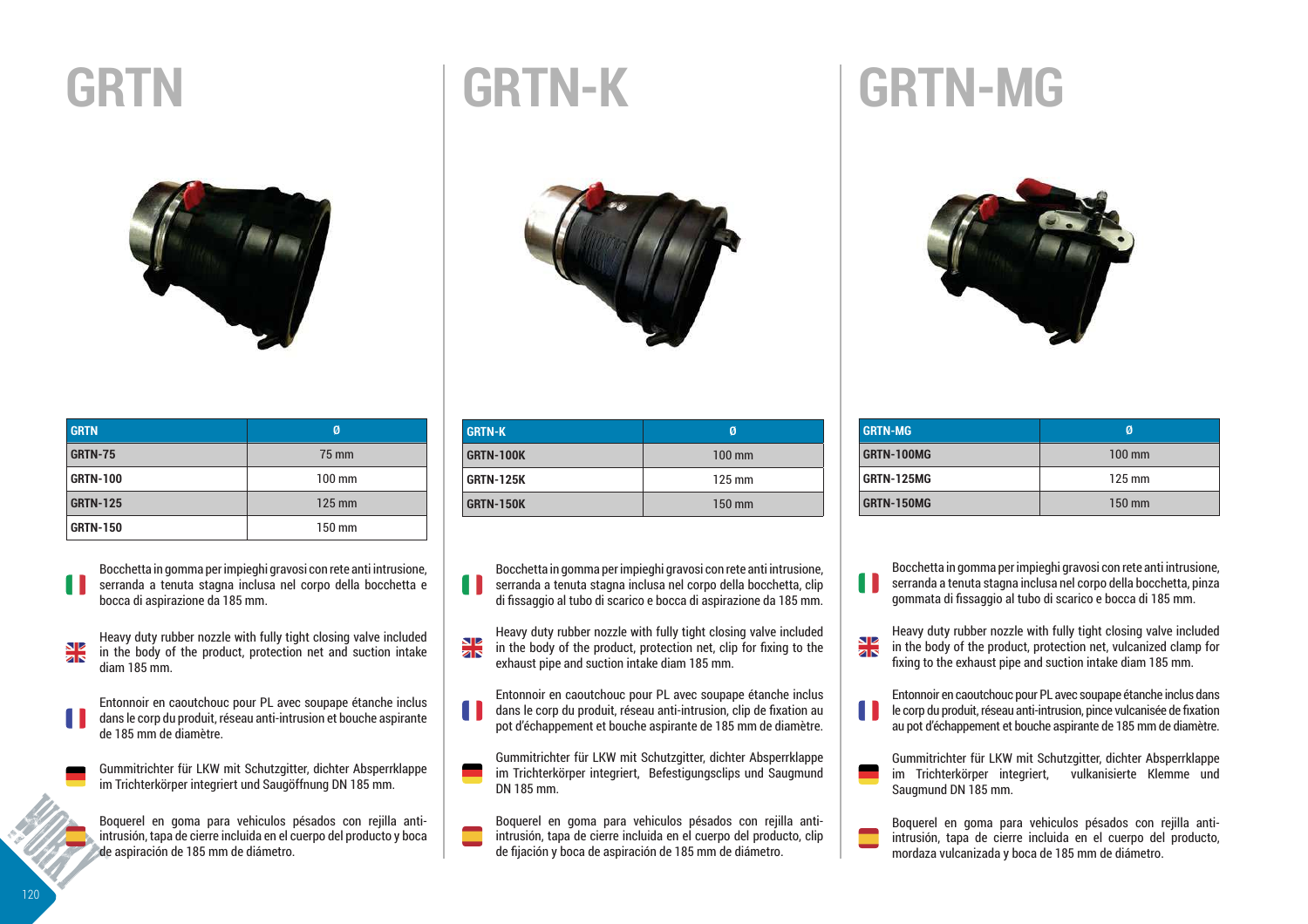### **GRTN-EG**



#### **GRTN-M**



# **GMN-E6K7I**



| <b>GRTN-IG</b>    | Ø                |
|-------------------|------------------|
| GRTN-100EG        | $100 \text{ mm}$ |
| <b>GRTN-125EG</b> | $125 \text{ mm}$ |
| GRTN-150EG        | 150 mm           |

|     | Ø                | <b>GRT</b> |
|-----|------------------|------------|
| 0EG | 100 mm           | <b>GRT</b> |
| 5EG | $125 \text{ mm}$ | <b>GRT</b> |
| 0EG | 150 mm           | <b>GRT</b> |

| Bocchetta in gomma per impieghi gravosi con pinza interna ad |  |
|--------------------------------------------------------------|--|
| espansione e bocca di 185 mm.                                |  |

- Heavy duty rubber nozzle with internal expanding clamp and  $\blacksquare$ ZN suction intake diam 185 mm.
- Entonnoir en caoutchouc pour PL avec pince interne a expansion et bouche aspirante de 185 mm de diamètre.
- Gummitrichter für LKW mit Innenverbreitungsklemme und Saugöffnung DN 185 mm.
- Boquerel en goma para vehiculos pésados con mordaza interna a espansión y boca de 185 mm de diámetro.

| <b>GRTN-M</b>    | Ø                |
|------------------|------------------|
| GRTN-100M        | $100 \text{ mm}$ |
| GRTN-125M        | $125 \text{ mm}$ |
| <b>GRTN-150M</b> | 150 mm           |

| <b>GMN</b>       | <b>ØGT2</b> | Ø conn.          |
|------------------|-------------|------------------|
| <b>GMN-E6K7I</b> | $200$ mm    | $150 \text{ mm}$ |

- Bocchetta in gomma per impieghi gravosi con rete anti intrusione, serranda a tenuta stagna inclusa nel corpo della bocchetta, magneti di fissaggio sl tubo di scarico e bocca di 185 mm.
- Heavy duty rubber nozzle with fully tight closing valve included SIZ ar in the body of the product, protection net, magnets for fixing to the exhaust pipe and suction intake diam 185 mm.
- Entonnoir en caoutchouc pour PL avec soupape étanche inclus dans le corp du produit, réseau anti-intrusion, aimants de fixation au pot d'échappement et bouche aspirante de 185 mm de diamètre.
- Gummitrichter für LKW mit Schutzgitter, dichter Absperrklappe im Trichterkörper integriert, Magneten und Saugmund DN 185 mm.
- Boquerel en goma para vehiculos pésados con rejilla antiintrusión, tapa de cierre incluida en el cuerpo del producto, imanes de fijación y boca de aspiración de 185 mm de diámetro.
- Bocchetta flessibile diam. 200 mm per collegarsi agli scarichi EGEDECUAL HIGGARDIE CHANNI EGGI HAND PER GENEGALIC.<br>Centrali sottoscocca secondo specifiche MERCEDES K71/C.
- Special flexible nozzle diam 200 mm for exhaust extraction from as EURO 6 MERCEDES industrial vehicles with central exhaust pipe.
- Entonnoir flexible diam 200 mm pour l'aspiration des gaz<br>d'échappement des MERCEDES EURO 6 poids lourds avec sortie centrale.
- Flexibler Adaptor DN 200 mm für EURO 6 MERCEDES LKW mit zentrale Auspuff.
- Boquerel espécifico para vehiculos pesados MERCEDES EURO 6 con escape central.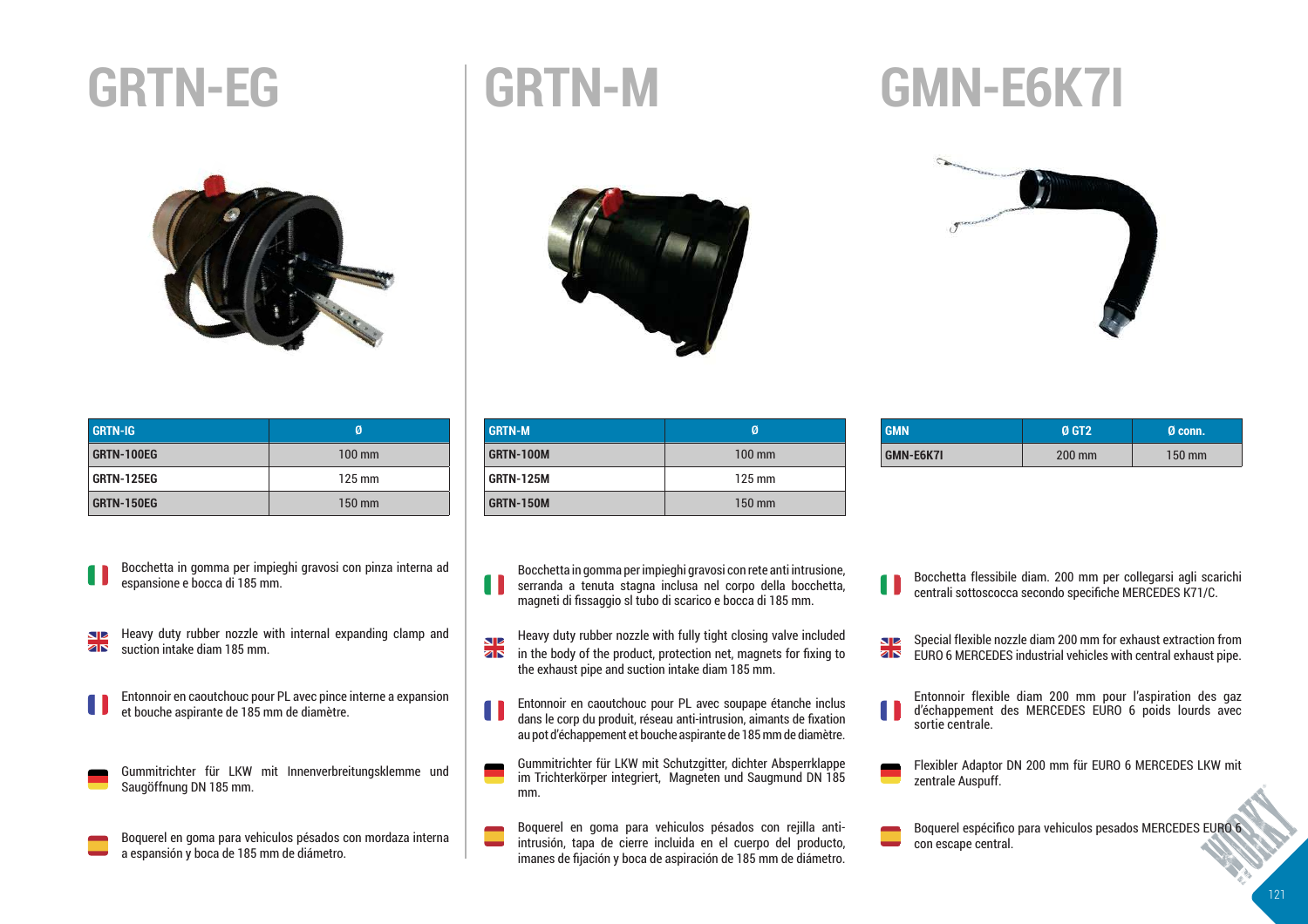# **GMNG**



| <b>GMNG</b>     | Ø                |
|-----------------|------------------|
| <b>GMNG-125</b> | $125 \text{ mm}$ |
| <b>GMNG-150</b> | 150 mm           |
| <b>GMNG-200</b> | 200 mm           |

- Bocchetta in acciaio diam 200 mm con pinza manuale di tenuta.
- ञ¦<br>वार Steel nozzle diam 200 mm with manual gripper.
- Entonnoir en acier diam. 200 mm avec pince étau.
- Stahltrichter DN 200 mm mit Klemmzange.
- Boquerel de acero diam. 200 mm con pinza.

# **GMN**

l



| <b>GMN</b>     | Ø                |
|----------------|------------------|
| <b>GMN-75</b>  | 75 mm            |
| <b>GMN-100</b> | $100 \text{ mm}$ |
| <b>GMN-125</b> | 125 mm           |
| <b>GMN-150</b> | 150 mm           |

- Bocchetta in metallo con ingresso sonda da 20 mm per prova<br>opacimetrica e maniglia con paletta di chiusura frontale a molla.  $\mathbf \Pi$
- <u>siz</u> Metal nozzle with 20 mm intake for C.O. test and spring closing flap with handle.ZŊ
- Entonnoir en acier inox avec clapet de fermeture à ressort et<br>prise C.O. de 20 mm
- Edelstahltrichter mit Klappe und C.O Sondeanschluss (20 mm)

Boquerel en acero con tapa cierre y toma de 20 mm para sondas.